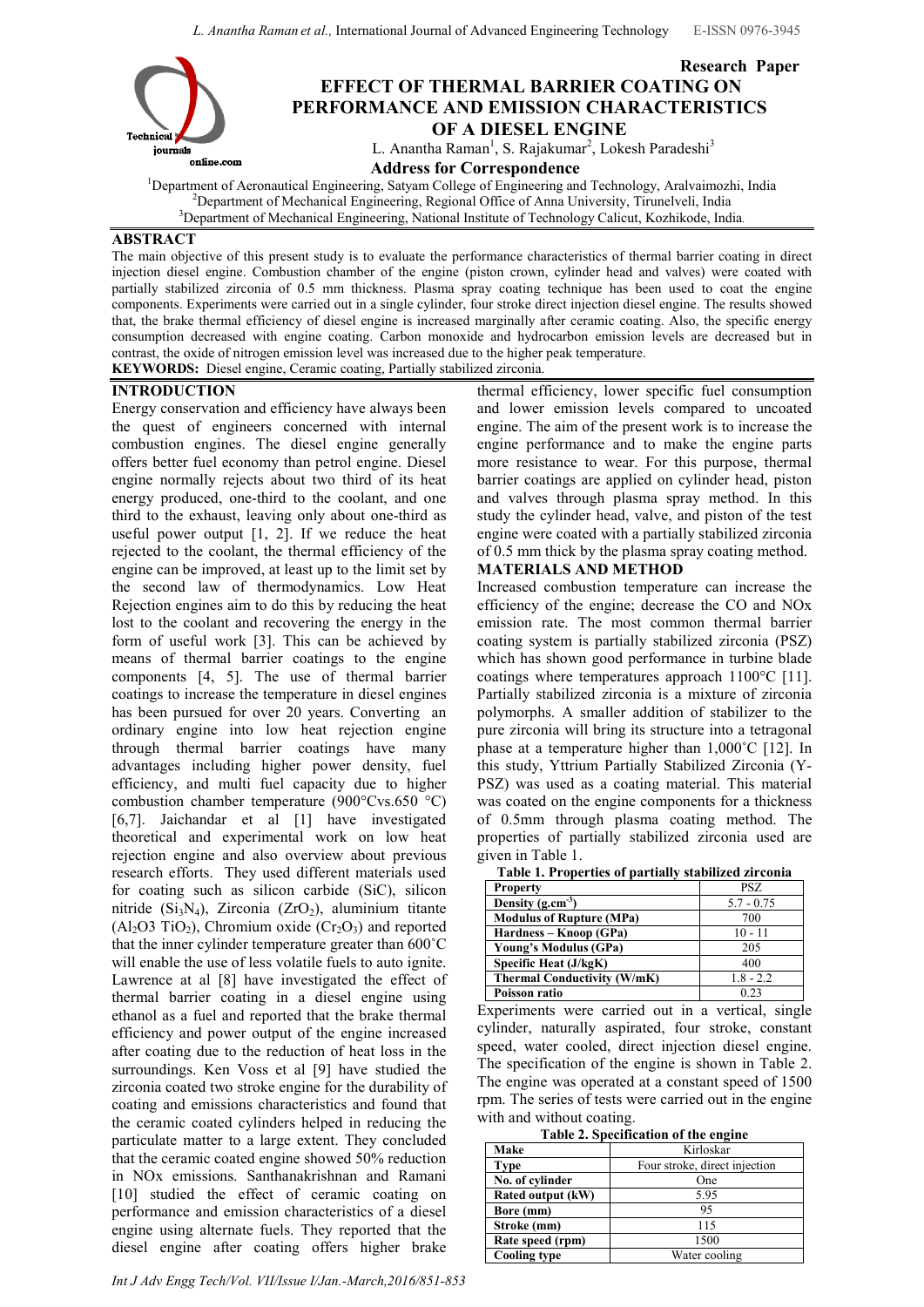#### RESULTS AND DISCUSSIONS

Figure 1 shows the variation of brake thermal efficiency with respect to brake power. It can be observed that at maximum load (5.81kw), the brake thermal efficiency of the engine was increased by 7.05% in low heat rejection engine. Zirconia is a low thermal conductivity material. It will act as barrier for the heat transfer to the surroundings from the engine and reduces the heat loss from the engine. The reduction in heat loss ultimately increased the power output and thermal efficiency of the engine.



Figure 1. Variation of brake thermal efficiency Figure 2 shows the variation of brake specific energy consumption with respect to brake power. The brake specific energy consumption is an important parameter to measure fuel efficiency of an engine. The BSEC was very high with low load operation and low for higher loads. It can be observed that at maximum load condition, the brake specific energy consumption of the low heat rejection engine was decreased by 15.8% compared with normal uncoated engine. This is because of the higher surface temperatures of its combustion chamber, the BSFC values of the low heat rejection engine were lower than those of the standard engine. Similar type of result was obtained by Buyukkaya et al [13] who investigated the effect of thermal barrier coating on diesel engine.



Figure 2. Variation of brake specific energy consumption

Figure 3 shows the variation of exhaust gas temperature at various loads for both the conventional and low heat rejection engine. Diesel fuel operation in LHR modes indicates a higher exhaust temperature than the baseline diesel due to the insulation in the combustion chamber [14]. At low loads there was very slight difference in the exhaust temperature for the engine before and after ceramic coating.

Figure 4 shows the variation of carbon monoxide emission with respect to brake power for both the conventional and low heat rejection engine. The high operating temperature in LHR engine makes the combustion nearly complete than the limited operating temperature condition as in the case of

*Int J Adv Engg Tech/Vol. VII/Issue I/Jan.-March,2016/851-853*

diesel engine. At all the load conditions, the carbon monoxide emission levels decreases for low heat rejection engine. It can be observed that at maximum load condition, the carbon monoxide of the ceramic coated engine was decreased by 18.6% compared with normal uncoated engine.







Figure 4. Variation of carbon monoxide emission Figure 5 shows the variation of unburned hydrocarbon emission with respect to brake power. The results of the hydrocarbon emission show a similar trend as that of the carbon monoxide emission. From the figure, it is understood that, the low heat rejection engine achieved lower hydrocarbon emission than the conventional engine. At maximum load condition, the unburned hydro carbon emission of the ceramic coated engine was decreased by 22.8% compared with normal uncoated engine.



Figure 5. Variation of unburned hydrocarbon emission